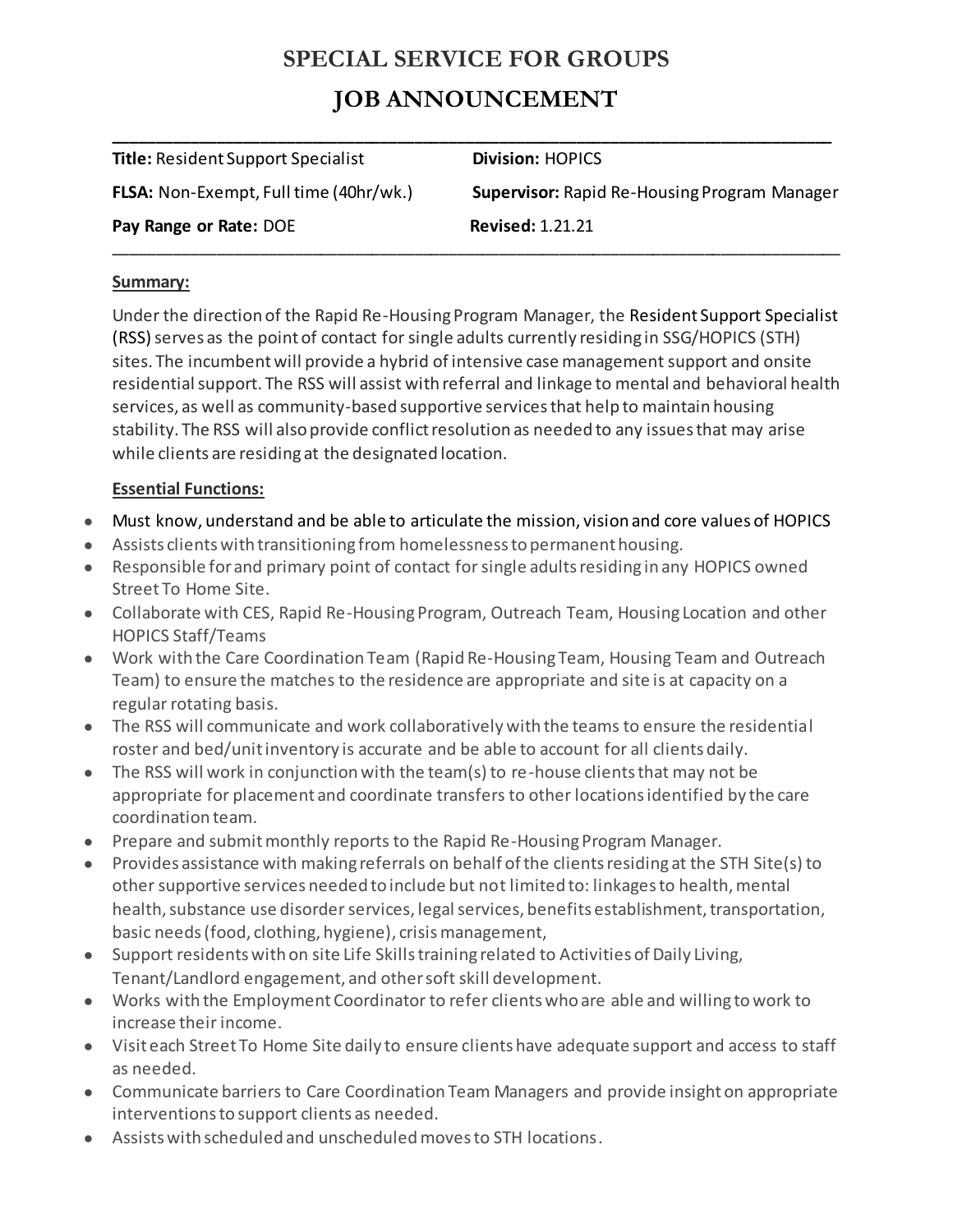- Track clients length of stay and communicate requests to transfer location, exit or relocate/reunite with family on behalf of client.
- Ongoing HMIS entry and documentation
- Exiting clients from HMIS as they move out of STH site in a timely manner.
- Entering notes into HMIS no later than 24 hours after client contact.
- Assist with prioritizing the needs of clients residing at site.
- Maintain appropriate boundaries; and adhere to SSG's code of Ethics, Client Confidentiality and HOPICS Core Values.
- Represent the Agency in a professional manner at meetings and community events.
- Maintain files/records on client services in compliance with HIPAA & CRF42 and other funding requirements for auditing purposes.
- Regular meeting attendance required.
- Other duties as needed/assigned.

# **Secondary Functions:**

Assists with the Street To Home initial assessment and intake as needed. Perform other duties as assigned by the Associate Director Single Adult Housing Programs and Rapid Re-Housing Program Manager(s).

# **Minimum Qualifications - Knowledge, Skills and Abilities Required:**

- Associates Degree in Social Services or other administrative, business or housing field is required from an accredited or state approved college or university **OR** two years' experience working in social service field; case management and homeless program experience preferred.
- If in recovery, a minimum of three (3) years of being drug and alcohol free is required.
- Working knowledge of Microsoft Office Suite and other database programs. Knowledge of community based services and resources, case management, crisis intervention and documentation.
- Ability to work with clients from diverse cultural, ethnic, and socio-economic backgrounds.
- Ability to communicate effectively, both written and orally.
- Verification of Employment Eligibility and Background Clearance.
- TB test required (Not more than (3) month prior to or (7) days after Date of Hire, and renewed annually thereafter)
- CPR and First Aid Certification required within 30 days of employment with company
- Valid Driver's License, auto insurance and reliable transportation is required.
- Negative COVID test required PRIOR to first day of employment
- Bilingual candidate is a plus

### **Non-Essential Qualifications:**

Experience using HMIS and/or CHAMP preferred

### **Supervisory Responsibilities:**

This position does not have any supervisory responsibilities.

### **Environmental Conditions (Working Conditions):**

This position is responsible to work in a "client friendly" environment and is required to visit other locations and as part of their duties. Local automobile travel is required. There is some responsibility to work in a noisy environment where multiple adults are present.

### **Physical Requirements:**

The incumbent typically spends a considerable amount of time sitting, standing, typing,